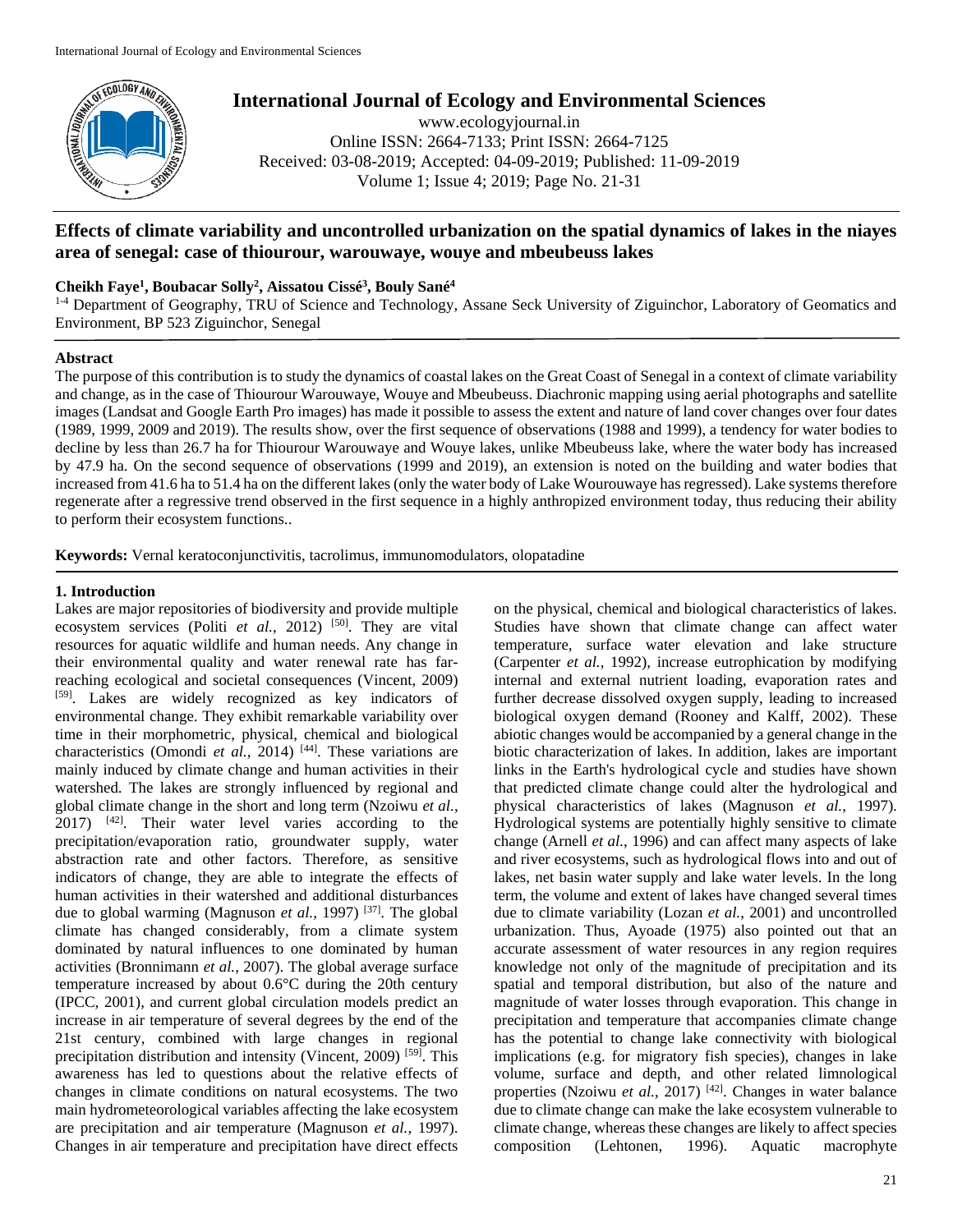communities located in the coastal zone of lakes (Yem *et al.*, 2011) have shown that as the surface area of lakes decreases, the ratio between coastal and pelagic habitat increases. Studies have shown that variations in lake surface area, due to human water abstraction or climate change, are responsible for variations in fisheries abundance, diversity and richness of fish fauna in lakes (Inyang, 1995), species richness and food chain length increase with lake size (Rechee *et al.*, 2005). The effects on climate have been aggravated by the increasing need to irrigate agricultural land, ensure municipal water supplies, industrial uses, power generation, etc. (Nzoiwu *et al.*, 2017) [42]. In all scenarios, the ability of African countries to cope with the potential effects of climate variable change on the freshwater ecosystem should be seriously challenged and potentially overtaken by the magnitude of these impacts. In West Africa, and more particularly in the Sahel regions, which are often referred to as arid or semi-arid, lakes perform important environmental functions (Sène *et al.*, 2006). Senegal is a Sahelian country located in the western part of the African continent (Economic Community of West African States *et al.*, 2006). It is subdivided into six eco-geographical zones (Fig. 1), each of which contains several coastal, continental and artificial wetlands. The Niayes eco-geographical zone (Fig. 1) extends along the Grande Côte to the heart of the Cape Verde peninsula over an area of 8,883 km². It contains wetlands that are precisely called "Niayes". Their importance for Senegal is linked to their membership in both the coastal and continental domains (Diop, 2006). At present, the decline of wetlands continues worldwide, both in quantity and quality (Ramsar Convention Secretariat, 2015a). To address this, the Ramsar Convention's fourth strategic plan for 2016-2024 proposes to address the drivers of wetland degradation and loss (Ramsar Convention Secretariat, 2015b). Among these drivers is the uncontrolled development of cities through urbanization, which modifies essential functions of wetlands (Boko, 2009). In Senegal, several studies have been carried out on the state of wetlands at the regional and national levels. However, few of them on small lakes and address them specifically and at local scales (Diop *et al*., 2018). Nevertheless, studies on land use change indicate a gradual degradation of Senegal's wetlands, similar to those in West Africa as a whole (Dia, 2003). The fourth national report on the implementation of the Convention on Biological Diversity (CBD) highlights that Senegal's wetlands have a regressive dynamic (ISE and DPN, 2010). Senegal's new National Wetland Management Policy (NWMP) document, the most recent inventory, shows significant and largely conversion-related developments (Ministry of Environment and Sustainable Development of Senegal, 2015). The study of the Niayes wetlands in the Dakar region is particularly interesting. The complexity of these wetlands is linked to their location in urban areas, their biodiversity, which is still rich, and their contribution to improving the living conditions of urban dwellers. They are ideal for studying land use dynamics due to natural (water, vegetation, etc.) and human (urbanization) influences. The use of mapping through geomatics is a relevant approach to highlight land use dynamics. The latter can be defined as the evolution of land use classes, either towards a stage of degradation or improvement, or towards a more or less stable state of equilibrium (Diop *et al*., 2018). When this dynamic is studied through the use of aerial photographs or satellite images, it becomes an important element in describing and quantifying

changes in the time and space of a land use unit (Centre de suivi écologique *et al.,* 2012). The purpose of this paper is therefore to assess the effect of variations in climate elements (temperature, precipitation and evaporation) and urban growth on Mbeubeuss and Malika lakes over a 40-year period and to recommend measures to address environmental risks.

## **2. Study area**

The "Big Niaye of Dakar" is part of the Niayes eco-geographical area located in the Dakar region, where Senegal's capital is located. It is bounded to the north and south by the Atlantic Ocean, to the west by the Hann Forest and Zoological Park and the Khar Yalla district, to the east by Thiaroye Gare, the Diacksao and Tivaouane districts (Direction des espaces verts urbains *et al*., 2004). It covers an area of 4,800 hectares and includes several wetlands: the Grande Niaye de Pikine, the Niayes de Hann Maristes-Patte d'Oie, the Niayes de Thiaroye and part of the forested area of the northern coast. Niayes are interdune depressions in which the water table of the quaternary sands is exposed or sub-affected (Dasylva and Cosandey, 2010; Ndao, 2012). The water table, known as the "Thiaroye table", extends along the coast from Thiaroye to Saint-Louis over a width of about ten kilometres (Chaoui, 1996). It is based on an impermeable substratum made up of clays and marls from the lower Eocene (Agence nationale de la recherche scientifique appliquée, 2012). The surface water contained in depressions, which causes ponds (or lakes) to form, comes mainly from a groundwater flow of infiltrated water (Peeters, 1998).



**Fig 1:** Location of lakes in the Dakar region

Between Saint Louis and Dakar, there is a string of freshwater lakes spread over a distance of about 300 kilometres. The lakes studied are among them (Fig. 1). Many lakes are located on this transect, including Thiourour Lake, Warouwaye Lake, Wouye Lake, Mbeubeuss Lake, Retba Lake (pink lake), Tanma Lake and Mbawane Lake. Among these lakes, Malika (Thiourour, Warouwaye and Wouye lakes) and Mbeubeuss (Sène *et al.*, 2018) are studied. Their genesis and evolution are linked to climatic and marine oscillations observed during the recent quaternary period (Dasylva and Cosandey, 2010). These lakes were reported to have developed during the Noachottan transgression (7000 to 4200 years BP) during which the sea entered the interior of the dunes to form a lagoon that communicated with the sea (Ndao, 2012). The closure of the lagoon during the subcurrent period (1700 years BP) isolated this unit, which now evolves like lakes fed mainly by rainfall and the water table of the quaternary sands. The lakes lie between the departments of Pikine and Guédiawaye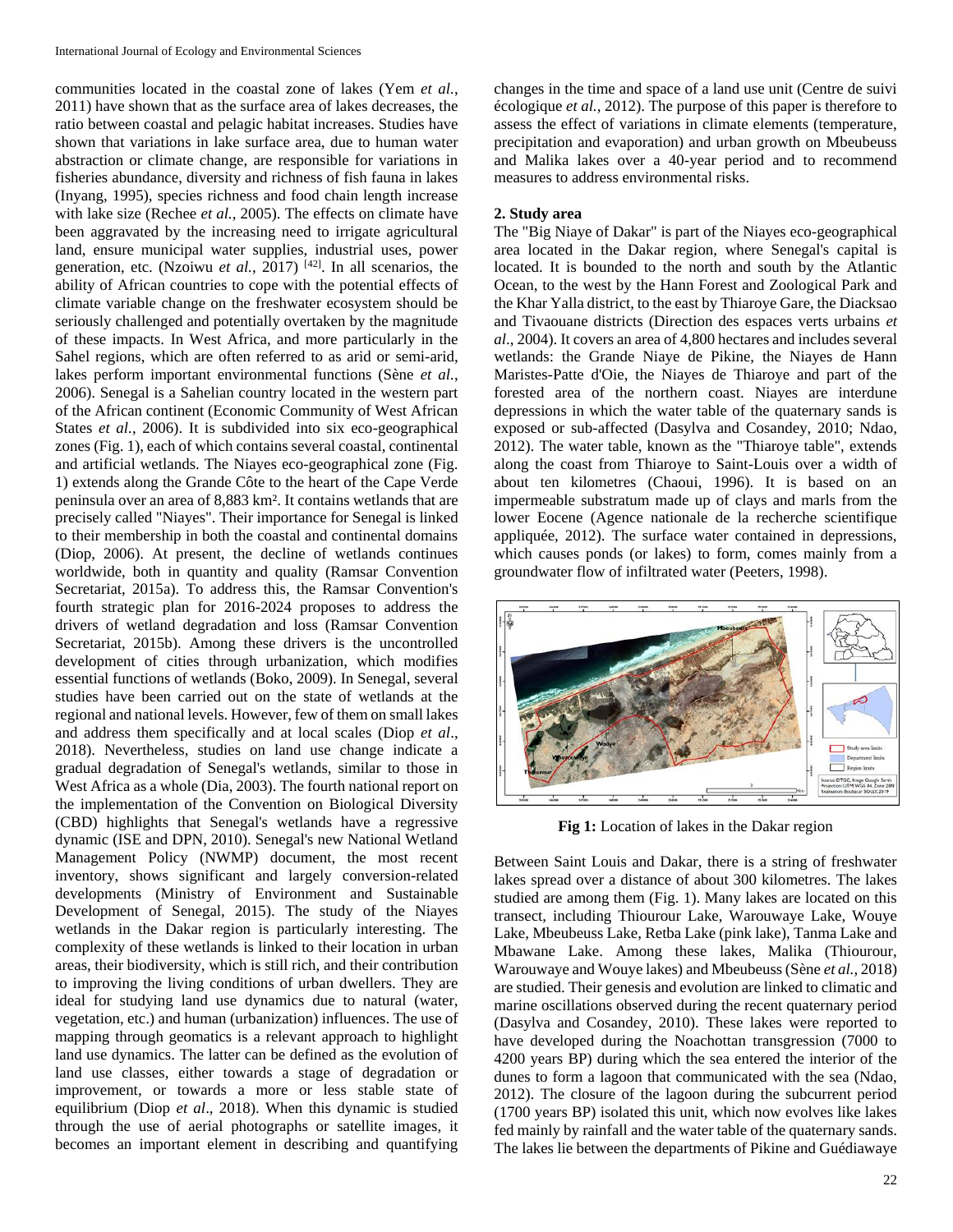in the Dakar region, more precisely in the district communes of Wakhinane Nimzatt, Yeumbeul Nord, Malika and Keur Massar (Sène *et al.*, 2018). They are housed in interdune depressions and constitute one of the landscape units of the Niayes wetland.

#### **3. Data and methods**

### **3.1. Satellite data acquisition**

Two types of geospatial images are used for land use and lake mapping. These are Google Earth Pro and Landsat images (Table 1). A time difference of 10 years has been taken into account depending on their availability. Envi 5.1 software is used for preprocessing Landsat images. The Arc Gis 10.5 software was used for mapping.

**Table 1:** Satellite and aerial images used

| Type of image    | Date                                     |        | <b>Sensor Spatial resolution</b> |
|------------------|------------------------------------------|--------|----------------------------------|
| Landsat 4        | 10/03/1988                               | TM     | 30 <sub>m</sub>                  |
| Landsat 7        | 04/11/1999                               | $ETM+$ | 30 m to 15 m                     |
| Google Earth Pro | 11/03/2009                               |        | 3 m                              |
|                  | Google Earth Pro 29/01/2018 - 07/04/2019 |        | 3 m                              |

The mapping method is based on five steps: georeferencing, strip combination for Landsat images, photo-interpretation, digitization and validation. Geo-referencing consisted in bringing the images back to the same geometry. The aim is to provide common geographical coordinates for the different images. This step is necessary to overlay multi-date and multisensor images (Ducrot, 2005). The geo-referencing method by direct integration from Google Earth is used. It required prior definition of the geographical coordinate system (UTM, WGS 84, Zone 28N) on Arc Gis and finding the same remarkable points on both the images used and Google Earth. In the interest of good georeferencing, we have ensured that the residual error is less than 0.5 m. Following the georeferencing, we made a colored composition in natural color for Landsat images. This combines the red, green and blue bands (3-2-1) in the RGB channels respectively. Since the Landsat 7 image has a panchromatic band captured in the 0.50-0.90 µm wavelengths with a resolution of 15m, this has been merged with the colour composition to reduce the resolution of this image to 15m. The different combinations made it possible to identify the units to be mapped, particularly the lakes. These units, coded from 1 to 6 (Table 2), are then digitized on the screen. The results were validated using soil control points and previous studies conducted in the region.

**Table 2:** Codes, Units and Description of Cartographic Units

| Code | <b>Class</b>       | <b>Description</b>                                                                                 |
|------|--------------------|----------------------------------------------------------------------------------------------------|
| 1.1  | Mbeubeuss Lake     | Name given to the lake near the outlet                                                             |
| 1.2  | <b>Wouve Lake</b>  |                                                                                                    |
| 1.3  | Wourouwaye Lake    | Name given to the different lakes of Malika                                                        |
| 1.4  | Thiourour Lake     |                                                                                                    |
| 2    | Water              | Other lakes or water bodies                                                                        |
| 3.1  | Concentrated frame | Populated areas (significant urbanization)                                                         |
| 3.2  | Frame dispersed    | Populated areas (less urbanization)                                                                |
| 3.3  | Other buildings    | Populated area in the landfill, in aquatic vegetation and in the floodplain (non aedificandi area) |
| 4    | Discharge          | Large garbage can in Dakar (Mbeubeuss landfill)                                                    |
| 5    | Aquatic vegetation | Vegetation around lakes and water                                                                  |
| 6    | Others             | Mosaic of floodable surfaces, other vegetation, bare soils, market garden surfaces                 |

#### **3.2. Climate data**

In Dakar, the rainfall observation network consists of stations including a synoptic. Among these, only the station of Dakar-Yoff was selected. This station located at 14°7' North latitude and 17°5' West longitude is located near the north coast, in Dakar. The choice of this station was made based on the significant number of years of observations and the absence of gaps. The sample size criterion is based on the recommendations of the World Meteorological Organization, which recommends the use of a minimum observation period of 30 years for any study on climate change (WMO, 1994). The temperature and precipitation data series were collected from the Agence Nationale de l'Aviation Civile et de la Météorologie (ANACIM). The evolution of all temperature and precipitation variables is evaluated using statistical tests. While the Mann-Kendall test can detect possible gradual changes in the series of extreme variables (Kendall, 1975), the Pettitt test (1979) is a non-parametric test to detect a break in the series. Based on temperature and precipitation data, the standardized precipitation and evapotranspiration index (SPEI) was calculated and used to monitor and quantify drought in the Dakar region. The SPEI is considered an improved drought index, particularly suitable for

analysing the effect of global warming on drought conditions (Beguería *et al.,* 2015). The calculation of the SPEI in this study follows the method mentioned in the study by Vicente-Serrano *et al (*2010)*.* For this study, the monthly SPEI was calculated from 1950 to 2018 at 5 time scales (1, 3, 6, 12 and 24 months) for the Dakar region.

## **4. Results and Discussion**

#### **4.1. Analysis of climate data**

The overall trend is the annual variation in temperatures at Dakar-Yoff station. The coefficient of variation is slightly higher on minimum (TN) and average (TM) temperatures with 0.03 than on maximum (TX) temperatures with 0.02. These three variables TM, TX and TN increased slightly from 1960 to 2018. In line with global variation (IPCC, 2007), this warming appears to have been greater for minimum temperatures (at 0.52°C/year) than for maximum temperatures (at 0.25°C/year), although the difference between the two is very small (0.27). The standard deviation is 0.65°C over the global average and indicates the low interannual variability in relation to warming over the period. The average temperature in Dakar has therefore risen from a minimum of 23.4 $\rm{°C}$  (in 1976) to a maximum of 26.2 $\rm{°C}$  (in 2010) over a total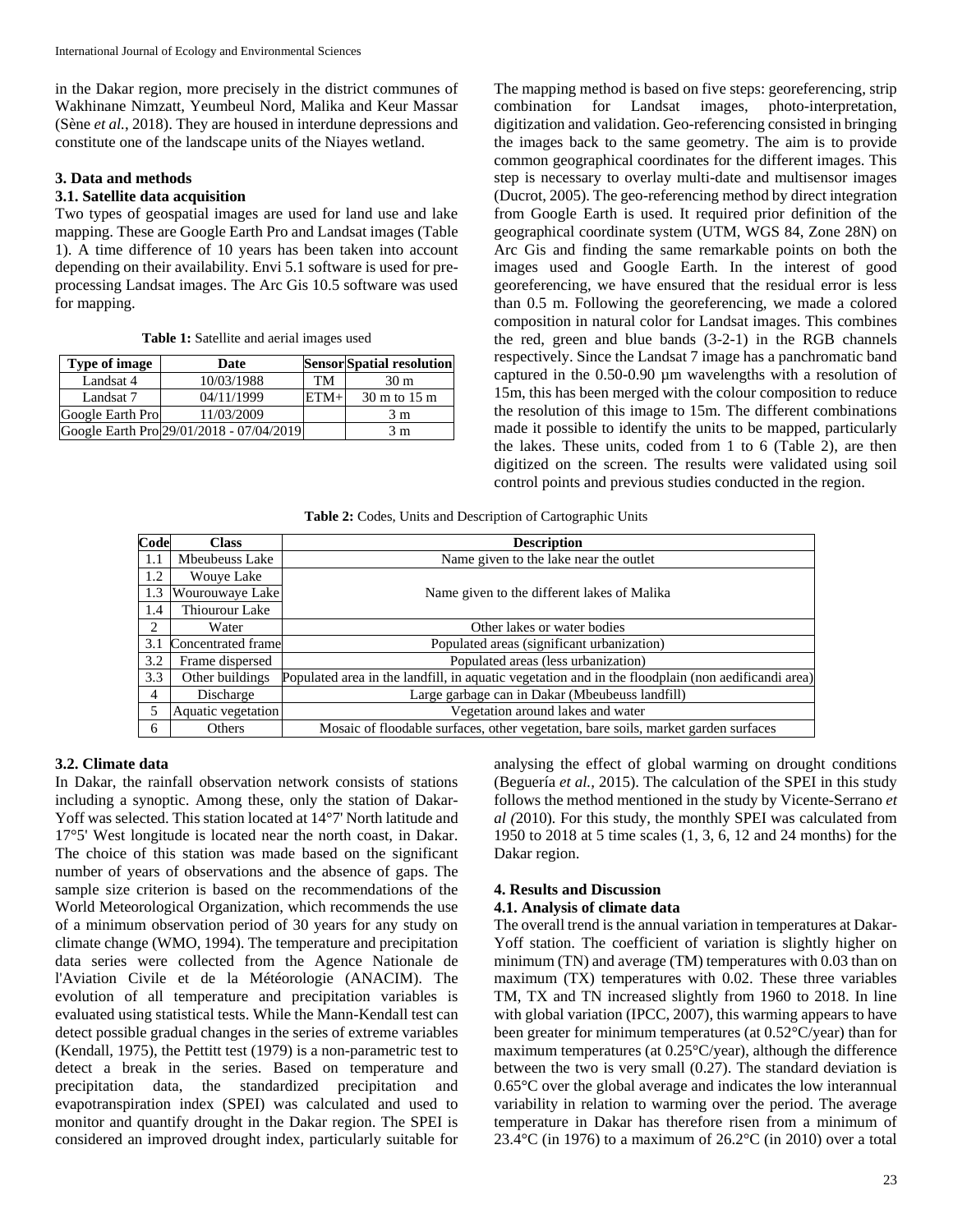of 69 years. During 2010, the "hottest" year of the series, the maximum temperature reached 29.3°C and the minimum temperature 23.1°C. As for 1976, the "coldest" year in the series, the maximum temperature did not exceed 26.5°C and the minimum only 20.3°C. Annual precipitation totals range from 897 mm in 1951 to 114 mm in 1972. The difference between the maximum and minimum of the series is 783 mm. Rainfall is therefore highly variable with a coefficient of variation of 0.42. However, rainfall in the dry season is more random and variable with  $CV = 1.62$  than in the rainy season where  $CV = 0.42$ . Like temperatures, there is a significant trend towards a decrease in precipitation over the 1950-2018 period. The annual averages of temperature and precipitation are standardized by the average of the period 1950-2018. The result is a series of annual temperature and precipitation anomalies, both negative and positive (Fig. 2). For the annual average temperatures, we distinguish a first part where the standardized temperature indices are mainly negative (the minimum being  $-2.35^{\circ}$ C in 1976) and a second part where they are mainly positive (the maximum being 2.01°C in 2010). In addition, the negative indices appear to be lower than the average than the positive indices, which would be higher and higher at the end of the series, reflecting a non-homogeneity in global warming. The Fig. 3 allows to retain the year 1976 as exceptionally "cold" with a TM of 23.4°C, while the average value of the TM series is 24.6°C and 2010 as an exceptionally "hot" year in which the TX is 29.3°C compared to an average value of 27.7°C. In relation to precipitation, the standardised precipitation indices for the 1950-2018 period are not clearly distributed over time as they are for average temperatures. They change sign from one year to the next and the maximum number of successive years of the same sign rarely reaches a full decade, despite a significant trend in rainfall patterns in Dakar. Nevertheless, the three decades 1970, 80 and 90 represent the most deficit period of the series. On the Fig. 3, the year 1972 appears to be exceptionally "dry" with an index of -1.76 and the year 1951 as exceptionally "rainy" with an index of 2.40.



**Fig 2:** Standardized indices of average temperatures and precipitation in Dakar over the period 1950-2018

Table 3 shows the results of the Pettitt and Mann-Kendall tests on annual scale temperatures and precipitation recorded at the Dakar-Yoff station from 1950 to 2018.

| <b>Mann-Kendall test</b> |          |       |          |          | <b>Pettitt test</b>  |          |          |          |          |  |
|--------------------------|----------|-------|----------|----------|----------------------|----------|----------|----------|----------|--|
| <b>Descriptors</b>       | (mm)     | TX    | TN       | TM       | <b>Descriptors</b>   | $P$ (mm) | TX       | TN       | TM       |  |
| Trend                    |          |       |          |          | Breakdown            |          |          |          |          |  |
| Direction of the trend   | decrease | rise  | rise     | rise     | p of the test        | < 0.0001 | < 0.0001 | < 0.0001 | < 0.0001 |  |
| $\tau$ of Kendall        | $-0.15$  | 0.25  | 0.52     | 0,39     | Date of termination  | 1969     | 1994     | 1996     | 1994     |  |
|                          | $-375$   | 407   | 842      | 680      | Mean before breakage | 600.6    | 27.4     | 21.2     | 24,3     |  |
| p of the test            | 0.05     | 0.005 | < 0.0001 | < 0.0001 | Mean after breakage  | 373.8    | 28,2     | 22,2     | 25,2     |  |
| Slope                    | $-2.44$  | 0.01  | 0.03     | 0.02     | Change in %          | $-37.8$  | 3,0      | 4,9      | 3,5      |  |

Table 3: Results of the Pettitt and Mann-Kendall tests on annual temperatures and precipitation recorded at the Dakar-Yoff station from 1950 to 2016

O (yes) = presence of a trend or break; N (No) = absence of a trend or break τ = Kendall's Tau; S = statistical S; test p = one-sided p-value; TX = Maximum temperatures;  $TN =$  Minimum temperatures;  $TM =$  Mean temperatures;  $P$  (mm) = Precipitation

On the minimum, maximum and average temperatures, the two tests (Pettitt and Mann-Kendall) show the presence of a break and/or trend. The Pettitt test indicates 1994 as the break date for TX and 1996 for TN. These ruptures are confirmed by the Mann-Kendall test which shows positive Kendall τ with 0.25 for TX, 0.52 for TN and 0.39 for TM. Thus the trend is upward and more

significant on TN than on TX. To quantify the temperature variation across the break date, we divided the time series into two sub-periods: 1950-1994 and 1995-2018. The comparison of the two sub-periods shows the existence of a 3% surplus between 1995 - 2018, compared to 1950-1994, for TX, i.e. an increase of 0.8°C, 3.5% for TM, i.e. an increase of 0.9°C and 4.9% for TN,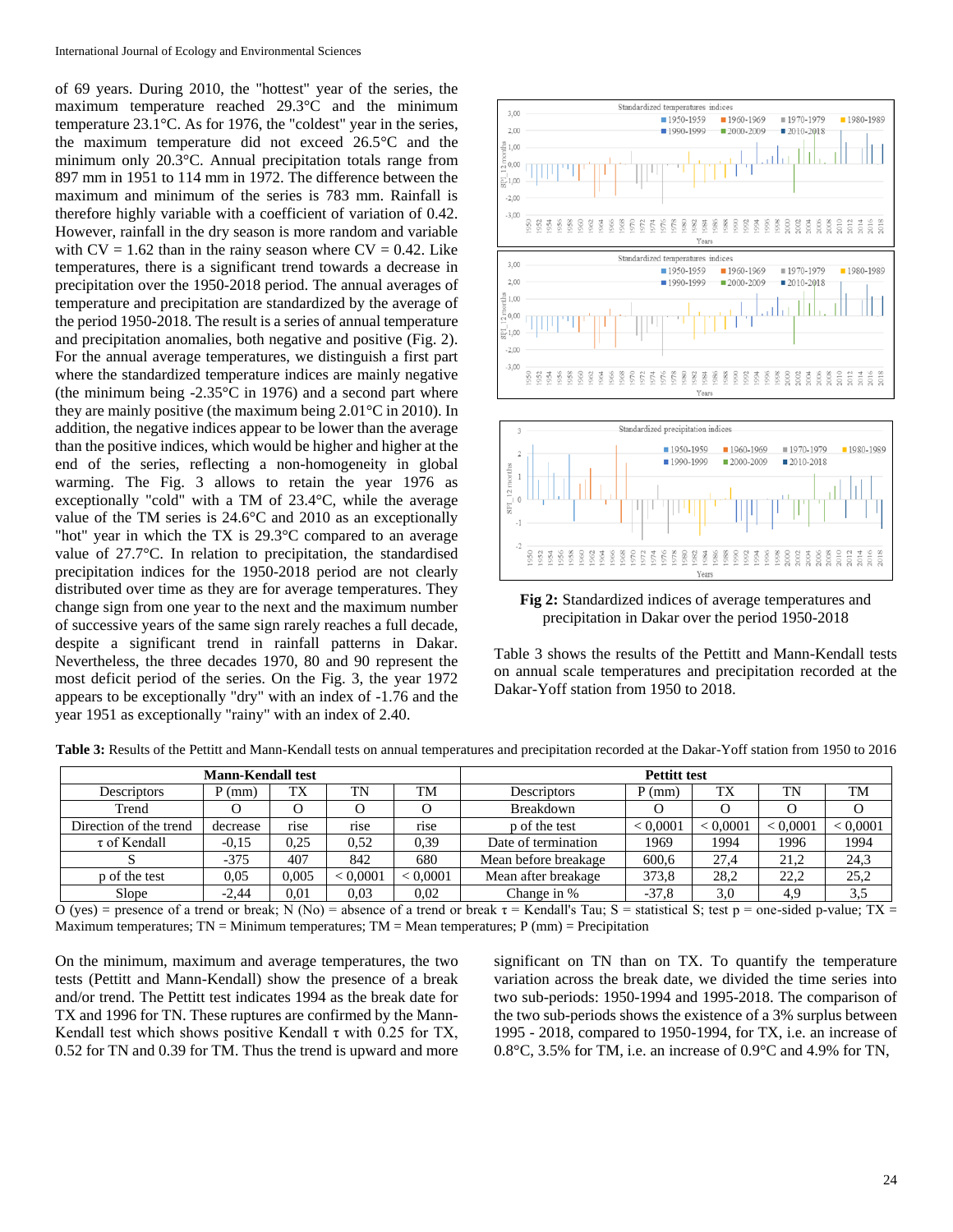i.e. an increase of 1°C. For precipitation, the Pettitt and Mann-Kendall tests indicate a break in 1969 and a significant downward trend of the order of -0.15 mm/year. The evolution of the standardized precipitation indices shows a decrease in values, particularly from the 1970s onwards, illustrating the Sen slope, which is negative at -2.44. On both sides of the rupture date, the variation in precipitation is in the order of -37.8% between 1950- 1969 and 1970-2018

## **4.2 Mapping and analysis of land use and lake development in 1988, 1999, 2009 and 2019**

#### **4.2.1. Changes in land use**

To analyse the changes in land use in 1988, 1999, 2009 and 2019 in the study area, five main classes are used (Table 4 and Fig. 3): water bodies (consisting of lake and pond water); the building surface (in all its components); aquatic vegetation, the discharge (of Mbeubeuss) and the "other" class consisting of floodable areas, shrub steppe, bare soil and crop areas.

| <b>Main classes</b> | 1988   |      | 1999   |      | 2009   |      | 2019   |      |
|---------------------|--------|------|--------|------|--------|------|--------|------|
|                     | ha     | %    | ha     | $\%$ | ha     | $\%$ | ha     | $\%$ |
| Water bodies        | 130,7  | 5,9  | 152    | 6,9  | 71     | 3.2  | 86,2   | 3,9  |
| Frame               | 600,8  | 27,2 | 768,9  | 34,9 | 640    | 29,0 | 999,9  | 45,3 |
| Discharge           | 76,2   | 3,5  | 88     | 4,0  | 124.1  | 5,6  | 141,8  | 6,4  |
| Aquatic vegetation  | 179,2  | 8,1  | 148,4  | 6,7  | 156,5  | 7.1  | 179,6  | 8,1  |
| Others              | 1219.4 | 55,3 | 1049   | 47,5 | 1214.7 | 55.1 | 798,8  | 36,2 |
| <b>Total Total</b>  | 2206,3 | 100  | 2206,3 | 100  | 2206,3 | 100  | 2206,3 | 100  |

**Table 4:** Area in hectares and as a percentage of land use in 1988, 1999, 2009 and 2019

In 1988, surface water covered 130.7 ha (5.9% of the total area of the study area) and aquatic vegetation represented 179.2 ha (8.1% of the total area). The areas occupied by shrub steppe, bare soil and cultivation areas largely dominate the perimeter covering 1219.4 ha (55.3% of the total area). The building, on the other hand, occupied 600.8 ha (20.26% of the total surface area) and the landfill the smallest surface area with 76.2 ha (3.5% of the total surface area). For 1999, the water bodies widened slightly in surface area and accounted for 152 ha (or 6.9% of the total surface area), as did buildings with 768.9 ha (or 34.9% of the total surface area) and landfills with 88 ha (or 4.0% of the total surface area), due to the ever-increasing urban growth. On the other hand, the areas occupied by shrub steppe, bare soils and largely dominant crop areas decreased to 1049 ha (47.5% of the total area). The same is true for aquatic vegetation, for which the occupied area has decreased to 148.4 ha (6.7% of the total area). For 2009, the water bodies shrank to 71 ha (3.2% of the total surface area), as did the buildings, which declined to 640 ha (29.0% of the total surface area). The area occupied by shrub steppe, bare soil and cropping areas increased to 1214.7 ha (55.1% of the total area). An increase in the surface area is also noted on the aquatic vegetation side with 156.5 ha (or 7.1% of the total surface area) and the landfill with 124.1 ha (or 5.6% of the total surface area), due to the increase in the population. Finally, for the year 2019, land use is thus distributed: water bodies increased with 86.2 ha (3.9% of the total area); the surface of aquatic vegetation agreed with 179.6 ha (8.1% of the total area); shrub steppe, bare soil and crop areas declined sharply with 798.8 ha (36.2% of the total area); the building developed further with 999.9 ha (45.3% of the total surface area); the landfill also increased significantly on the surface with 141.8 ha (6.4% of the total surface area).



**Fig 3:** Changes in land and lake use in 1988, 1999, 2009 and 2019

#### **4.2.2. Changes in water bodies**

The land use map on the four dates indicates a global change in the morphology of lakes Mbeubeuss, Thiourour, and more specifically Lake Wourouwaye (Fig. 4). In general, these changes are highly dependent on the quantities of precipitated water during the wet season. For Lake Mbeubeuss, its evolution also depends on the evolution of the outlet. This landfill is the largest garbage dump in the Dakar region since 1970. The quantity of garbage dumped per day is about 900 tons, according to the African Institute for Urban Management (Ndao, 2012). Thiourour Lake has seen relatively fewer changes, from 7.9 ha in 1988 to 6.3 ha in 1999, 4.1 ha in 2009 and 10.1 ha in 2019. Wourouwaye lake, on the other hand, is the most affected by the changes. From a large lake in 1988 (46.5 ha), it is only present in 2019 in the form of relics divided into several pieces (with only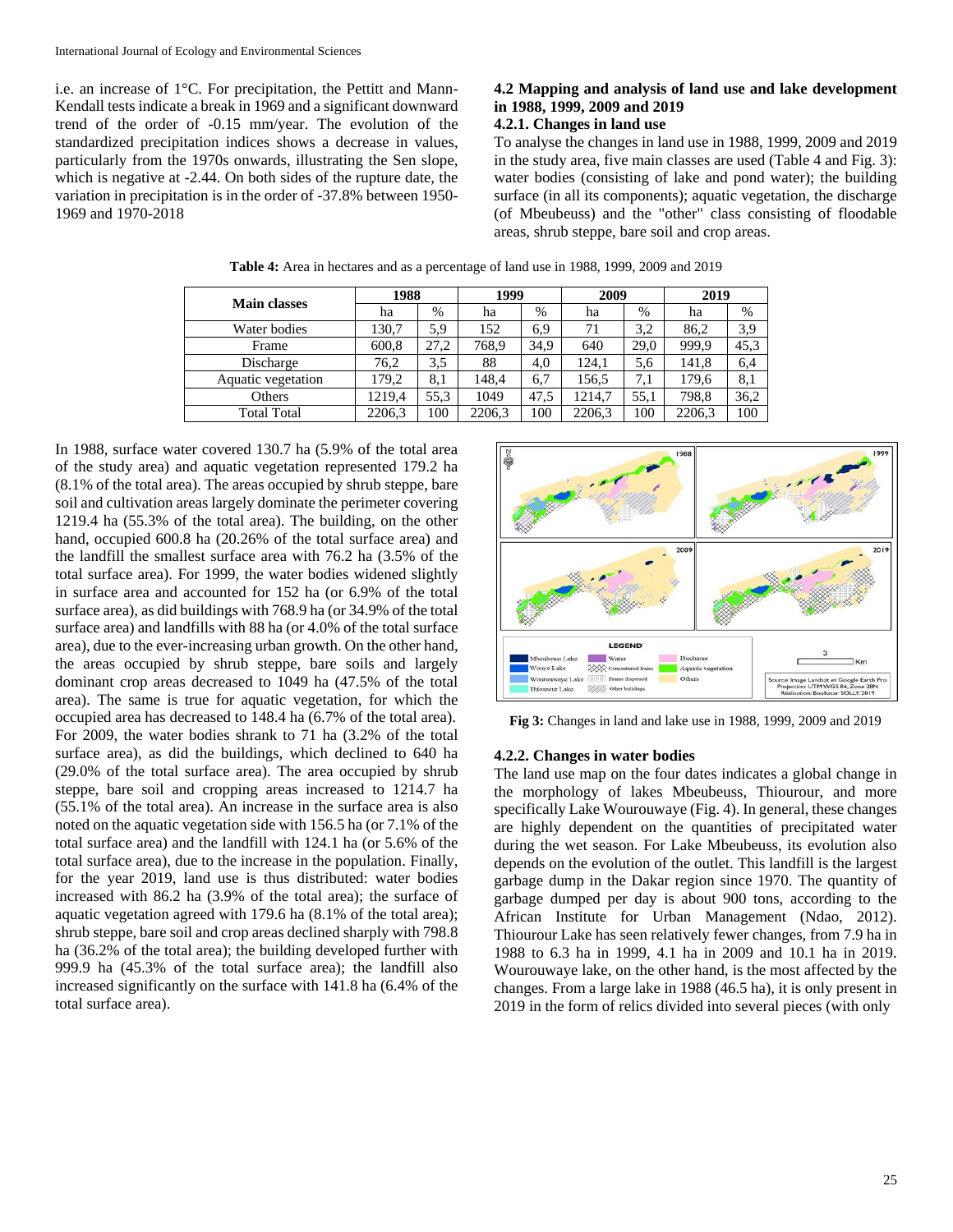6.2 ha). This significant decrease in the surface area of this lake could be explained by the silting up and the advance of the urban front on its surface. Wouye lake is the least affected by the changes noted. Its surface area, which stood at 31.1 ha in 1988, remained stable in 1999, before falling slightly in 2009 to 34.5 ha and in 2019 to 35.1 ha. The high coverage of aquatic vegetation all around gives it a stable situation.



**Fig 4:** Changes in lakes between 1988 and 2019

The statistical results in Table 5 show that Lake Mbeubeuss has experienced a more mixed evolution. Its surface area, which was 32.6 ha in 1988, first increased sharply in 1999 with 80.5 ha, then shrank sharply in 2009 with 20 ha and finally expanded further, albeit slightly, in 2019 with 27.3 ha. The increase in its area in

1999 is related to the date of the image shooting, which corresponds to the end of the wet season. This increase also indicates that, the further away from the wet season, the more the lake dries up. However, it lost 5.3 ha of its surface area between 1988 and 2019 to the landfill. This increased from 76.2 ha to 141.8 ha between 1989 and 2019. The increase in the area occupied by the landfill is nothing more than the result of the urbanization of the Dakar region. Moreover, the results show a significant increase in the number of buildings concentrated in the mapped area, to the detriment of those scattered and those located in non aedificandi areas, especially during the 2009-2019 period. This significant extension of the building on wet depressions following the occupation of almost all the available spaces around Les Niayes since 2003 (Diop *et al*., 2018), resulted in a significant loss of floodplains, non-aquatic vegetation, bare soil and market gardening of 415.9 ha in the mapped area over the same period. According to Diop *et al* (2019), the latter are the target of non-agricultural infrastructure projects because of their strategic location between the Dakar city centre and its periphery. Thiourour Lake decreased in area by 3.8 ha between 1989 and 2009. However, between 2009 and 2019, its area increased by 6 ha. This situation is similar to wet surfaces and aquatic vegetation. It could be explained by the increase in precipitation levels in the region as early as the middle of the 1991-2000 decade (Descroix *et al*., 2015; Faye, 2019). As a result, flooding increased as early as 2005, to the point where a large proportion of the buildings installed in the areas not aedificandi in 1999 were abandoned in 2009, then covered by floodplains and aquatic vegetation. According to Diongue (2014), in 2009, 44% of the population of the city of Pikine were directly affected by the floods.

| <b>Classes</b>     | Area in hectares |        |        |        | Evolution of the surface area between two dates |           |           |                |  |
|--------------------|------------------|--------|--------|--------|-------------------------------------------------|-----------|-----------|----------------|--|
|                    | 1988             | 1999   | 2009   | 2019   | 1988-1999                                       | 1999-2009 | 2009-2019 | 1999-2019      |  |
| Mbeubeuss Lake     | 32,6             | 80.5   | 20     | 27,3   | 47,9                                            | $-60.5$   | 7.3       | $-53.2$        |  |
| <b>Wouve Lake</b>  | 31,1             | 31,1   | 34,5   | 35,1   | 0                                               | 3.4       | 0.6       | $\overline{4}$ |  |
| Wourouwaye Lake    | 46,5             | 20.5   |        | 6,2    | $-26$                                           | $-13.5$   | $-0.8$    | $-14,3$        |  |
| Thiourour Lake     | 7,9              | 6.3    | 4,1    | 10,1   | $-1,6$                                          | $-2,2$    | 6         | 3,8            |  |
| Water              | 12,6             | 13,6   | 5.4    | 7,5    |                                                 | $-8,2$    | 2,1       | $-6,1$         |  |
| Concentrated frame | 127.9            | 204.1  | 407.3  | 778,9  | 76,2                                            | 203,2     | 371.6     | 574,8          |  |
| Frame dispersed    | 95,2             | 201,3  | 88,8   | 137.8  | 106,1                                           | $-112,5$  | 49        | $-63.5$        |  |
| Other buildings    | 377.7            | 363.5  | 143.9  | 83,2   | $-14,2$                                         | $-219,6$  | $-60.7$   | $-280.3$       |  |
| Discharge          | 76,2             | 88     | 124.1  | 141,8  | 11,8                                            | 36,1      | 17,7      | 53,8           |  |
| Aquatic vegetation | 179,2            | 148.4  | 156.5  | 179.6  | $-30.8$                                         | 8,1       | 23,1      | 31,2           |  |
| Others             | 1219.4           | 1049   | 1214.7 | 798.8  | $-170.4$                                        | 165,7     | $-415.9$  | $-250.2$       |  |
| Total              | 2206.3           | 2206.3 | 2206,3 | 2206.3 |                                                 |           |           |                |  |

**Table 5:** Area in hectares of land and lake use in 1988, 1999, 2009 and 2019

For Wourouwaye lake, it lost 40.3 ha of its area between 1988 and 2019 to aquatic vegetation. On the other hand, Lake Wouye increased its surface area by 4 ha from 31.1 ha in 1988 to 35.1 ha in 2019. Compared to other lakes, it is less affected by the changes. The area of water bodies in the area increased significantly between 1988 and 2019. The conversion of humus soils on which agriculture was practiced (especially market gardening and arboriculture) has contributed to the increase in the distribution of water bodies (Sène *et al.*, 2018). However, the first observation sequence is marked by a decrease in the surface water

surface area. Much of the water in the lakes has disappeared and been replaced by aquatic vegetation or agricultural perimeters. Water bodies undergo a significant increase during the 1999- 2019 sequence during which water conversions become more important. The result is a wider distribution of surface water that follows the old routes of the river system (Diop, 2005).

The evolution of the lakes is not observable and is not linear. It depends mainly on rainfall inputs according to years, but also on the date and period of the aerial or satellite images (Fig. 5).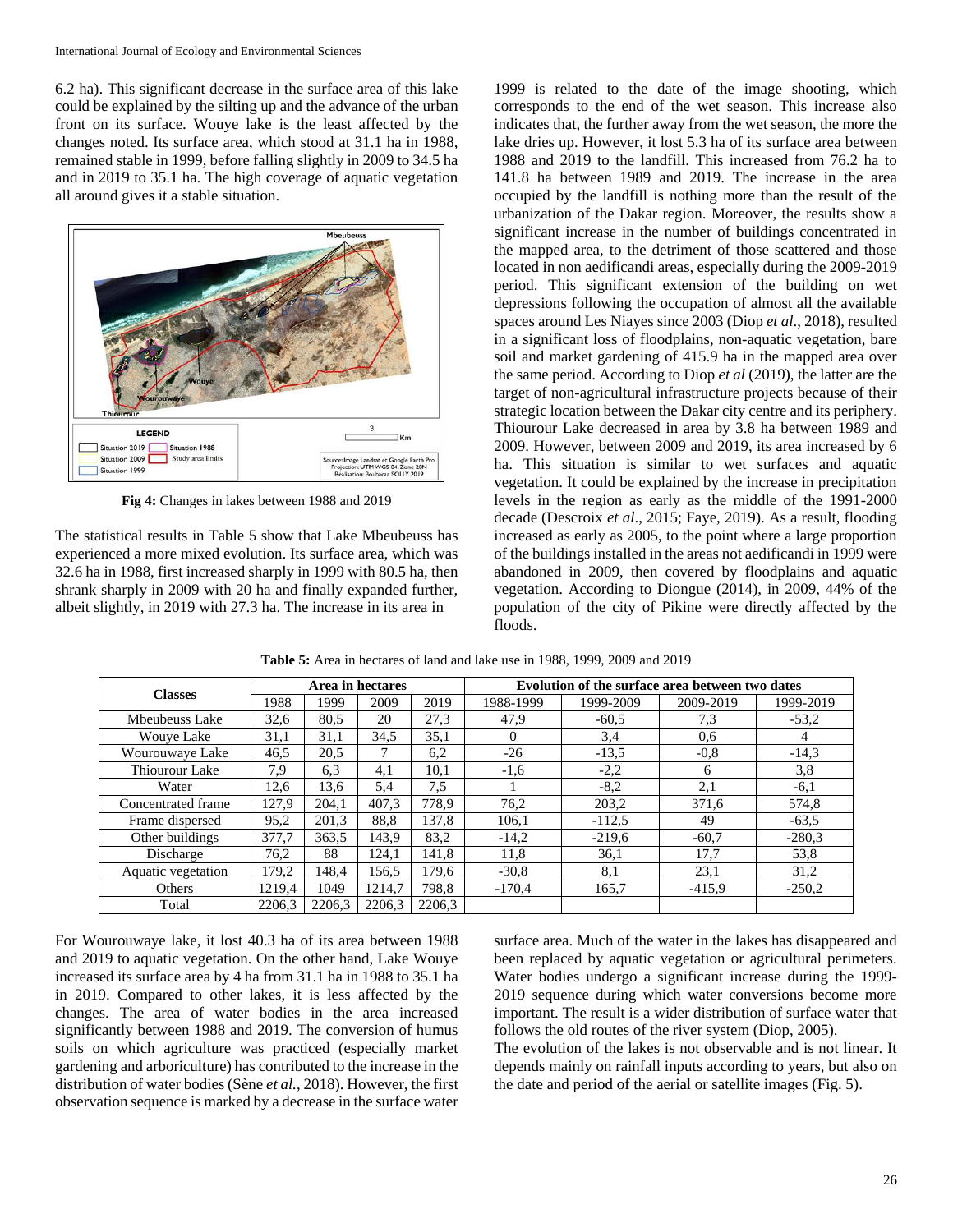

**Fig 5:** Aerial view from Google earth Pro of the evolution of Lake Mbeubeuss during the transition period of the two seasons (A), during the wet period (B), and during the dry period (C

#### **4.3. Factors in land and lake use change**

The main factors in the evolution of land and lake use are to be found in the climate variability and high urbanization of Dakar.

#### **4.3.1. Climate variability**

To analyse the impact of climate variability on Dakar lake water bodies, the standardized rainfall and evapotranspiration index (SPEI), considered an improved drought index, was used, particularly suitable for analysing the effect of global warming on drought conditions (Beguería *et al.,* 2015). Fig.s 6 and 7 explicitly show an upward trend in drought sequences in the Dakar region. The SPEI series with different time scales all indicate a tendency for Niayes to dry out. According to the SPEI values, humidity conditions were very contrasted before and after 2005. However, this drying is much more apparent at the level of the 12-month time scale, which shows a dry character almost every month of each year, particularly over the period 1990-2018. Before 1970, the study area was mainly characterized by light to severe moisture conditions (and rarely extreme as noted on the 12-month time scale: this is the case over the 1950s and 1960s). However, droughts have actually started since 1970 and are generally of a mild to moderate nature, although cases of severe to extreme droughts occur in some months on different time scales. While droughts are moderate over the period 1970-2000, they will worsen over the period 2010-2018. Table 6, which shows the average values of SPEIs with different time scales from 1950 to 2018 in the Dakar region, clearly shows that while the periods 1950-1959, 1960-1969 and 1970-1979 are wet, those from 1980 to 2018 are rather dry. While the 1950-1959 period remains the wettest on the different time scales, the 2000-2009 period remains the driest. Thus, the last period (2010-2018), although dry, is less so than the previous period (2000-2009), which attests to a decrease in drought in the Niayes area with the increase in rainfall noted over the recent period. This improvement in rainfall conditions is in line with the work of some authors (Ali and Lebel, 2009; Ozer *et al.*, 2009; Ouoba, 2013) who suggest that the Sahelian drought ended in the 1990s.



**Fig 6:** Monthly Evolution of spei values on the 12-month time scale from 1950 to 2018 for the dakar region



**Fig 7:** Annual evolution of SPEI values on the 12-month time scale from 1950 to 2018 for the Dakar region

If the standardized precipitation indices become positive over the period 2010-2018 (in line with rainfall increase), indicating important wet sequences even if the 1960s optimum has not yet been reached (Faye *et al.*, 2017; Faye, 2017; Faye, 2018), the SPEI continues to be negative. This is probably related to the reported temperature increase, with climate change (IPCC, 2013). This temperature increase improved the PET, which made the water deficit high and thus lowered the value of SPEI (Xing *et al.,* 2015). This global warming would likely lead to an intensification of the hydrological cycle (Yeh and Wu, 2018), resulting in changes in water availability and the frequency and intensity of droughts, as well as an increase in warming through water vapour feedback (Huntington, 2006).

| <b>Periods of time</b> | Spei 1  | Spei 3  | Spei 6  | Spei 12 | Spei 24 |
|------------------------|---------|---------|---------|---------|---------|
| 1950-2018              | $-0.04$ | $-0.05$ | $-0.08$ | $-0.08$ | $-0.12$ |
| 1950-1959              | 0.28    | 0.39    | 0.43    | 0,44    | 0.43    |
| 1960-1969              | 0.32    | 0,47    | 0,60    | 0.78    | 0.93    |
| 1970-1979              | 0.03    | 0.03    | 0,02    | $-0.02$ | $-0.05$ |
| 1980-1989              | $-0.10$ | $-0.16$ | $-0.19$ | $-0.25$ | $-0.34$ |
| 1990-1999              | $-0.09$ | $-0.12$ | $-0,14$ | $-0.16$ | $-0.17$ |
| 2000-2009              | $-0.36$ | $-0.49$ | $-0.55$ | $-0.62$ | $-0.76$ |
| 2010-2018              | $-0.35$ | $-0.54$ | $-0.67$ | $-0.81$ | $-1,07$ |

**Table 6:** Average SPEI values on time scales of 1, 3, 6, 12 and 24 months from 1950 to 2018 in Senegal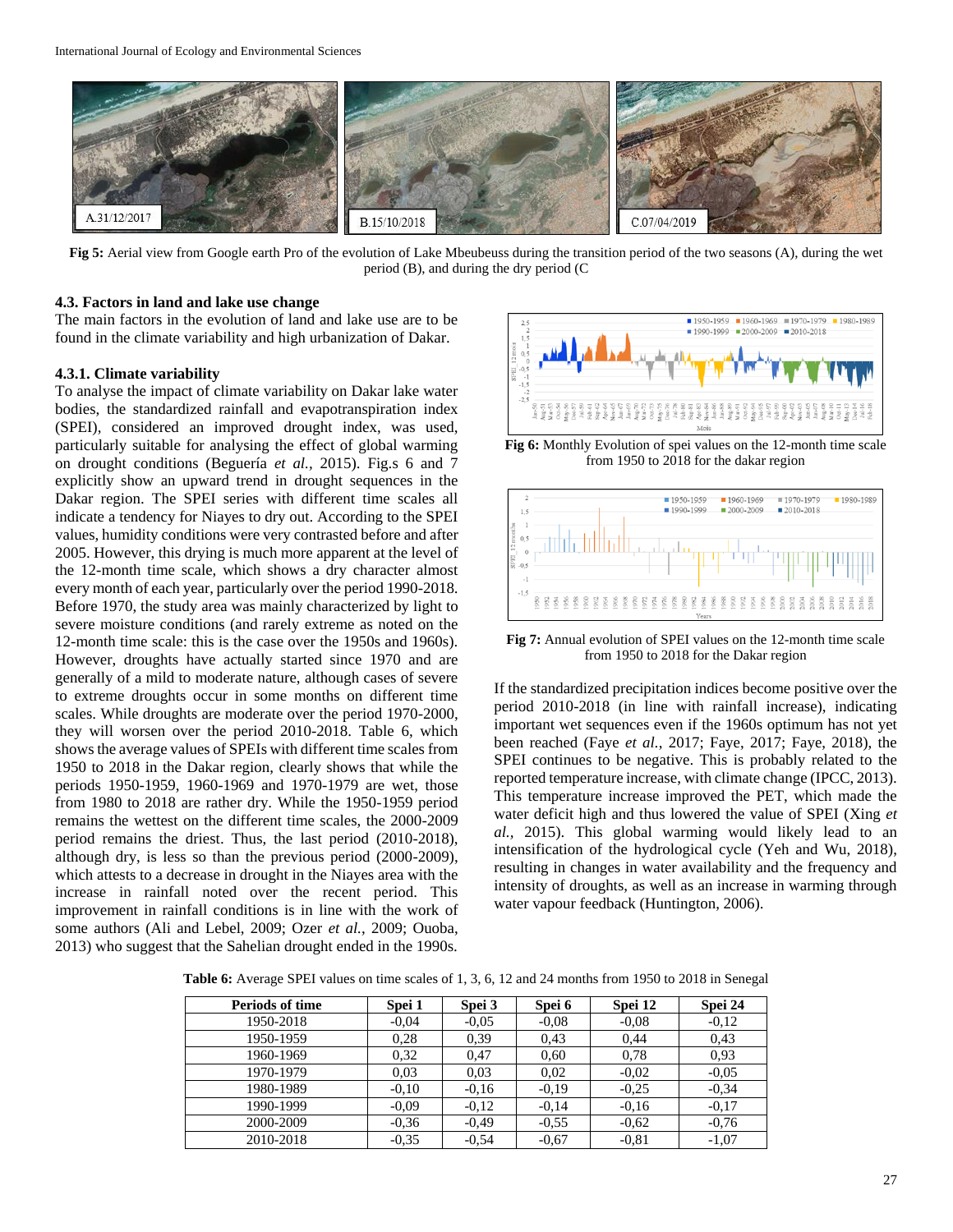Overall, the persistence of droughts since the late 1960s in the Sahel has had a significant impact on water resources, causing them to dry up in some areas. This is observed on the coastal lake system, such as Tamna Lake, which has gradually dried up with droughts (Faye, 2016) and Rose Lake, which has fallen from 6.7 km² in 1954 to less than 3 km² in 2006 (ANAT, 2015). Moreover, this drying trend has even justified the use of Lake Mbeubeuss as the main or even only garbage dump in the Dakar metropolitan area (Diawara, 2009) where, currently, the body of water is once again emerging surrounded by garbage. While the evolution of Thiourourour Warouwaye and Wouye Lakes indicates a drying up, between 1989 and 1999, it showed a completely different situation between 2009 and 2019, mainly due to urbanization (Sène *et al.*, 2018).

#### **4.3.2. Irregular and spontaneous urbanization**

The Dakar region covers an area of 550 km², or 3% of the national territory. It accounts for almost half (nearly 49%) of Senegal's urban population and concentrates most of the infrastructure (ANSD, 2010). This situation is reflected in the increasingly important extension of the suburbs on the outskirts of Dakar, a city where wetlands in particular are located (Diop *et al*., 2018). In the 1968s, the peri-urbanization of the city of Dakar towards Pikine and Guédiawaye experienced a frenetic pace. However, no provision was made in the urban master plans of 1946, 1961 and 1967 to control population growth (Ndao, 2012). This periurbanization coincides with the severe drought that has led to rural poverty and massive migration of rural populations to Dakar (Mbow *et al.*, 2008). During this period, the population of the Dakar region increased considerably: 374,000 inhabitants in 1961, 583,000 in 1971, 799,000 in 1976, 1,492,344 in 1988, 2,471,730 in 2000 (Dakar Urban Master Plan, Horizon 2035). The parallel dynamics between aridification and high migration have thus led to unplanned land occupation, including high occupancy of lowlands, which has sometimes impacted on the water bodies of the area Despite the persistence of drought over the current period, as indicated by the SPEIs, there has been a significant increase in the amount of water on the lakes in the last year (2019) compared to the other two years. However, this strong presence of water on some lakes is due more to the strong artificialization of the environment than to the natural recharge factors of the lakes. The municipalities surrounding the lakes (Wakhinane Nimzatt, Yeumbeul Nord and Malika) have experienced rapid and significant urbanization (Sène *et al.*, 2018). The first massive population arrivals began in the 1970s due to ecological crises and the disruption they caused to agricultural activities and the rural world (Vernière, 1973; Mbow *et al.*, 2008). This urbanization, which is irregular and spontaneous in most cases, has developed in an area dotted with depressions (niayes) and where the water table (Thiaroye table) is sub-surface to flush. The analysis of land use change in 1954, 1978, 1999 and 2014 (IAO, 2003; Mbow *et al.*, 2008) shows a rapid development of residential areas while all other land use classes, including natural vegetation and agricultural areas, have been seriously reduced. The municipalities surrounding the lakes are among the most densely populated in the Dakar region today: 28038 inhabitants/km² in Wakhinane Nimzatt and 18106.53 inhabitants/km² in Yeumbeul Nord for an average density of 5404 inhabitants/km² for the region (ANSD, 2014). While the area has virtually no sanitation network, wastewater is returned to the groundwater table (Ndao *et al.*, 2015). This lack of a sanitation network combined with the cessation of the pumping of the Thiaroye groundwater since 1950 for the supply of drinking water to the Dakar region (Ndao *et al.*, 2015) has led to the groundwater rising. The proximity of the water table to the groundwater, in addition to contributing to the maintenance of lake water bodies, exacerbates the risk of flooding, as the soil is rapidly saturated. The drainage of rainwater to the lakes and the alternative found for the management of recurrent floods recorded in the area drastically increase the volumes of water present on the lakes in recent years. Moreover, pumping the water drained from the lakes to the ocean, which is part of the drainage system to keep the water level of the lakes below 2.80 metres, is already subject to many breaches (pumping station failure, fuel supply failure (Sène *et al.*, 2018). Thiourour, Warouwaye, Wouye and Mbeubeuss lakes currently record much higher water volumes than in the past.

#### **5. Conclusion**

The Niayes are among the last wetlands in the Dakar region where natural water bodies are rare. This study, which examines the dynamics of land and lake use from 1988 to 2019, shows a natural influence (drought) and a strong anthropogenic influence linked to urbanization. Diachronic analysis of the environment in which these lakes operate between 1988 and 2019 shows that, in the first observation sequence, there is a tendency for water bodies to decline and built areas to increase due to climatic deterioration, which has greatly reduced the humidity in the area and thus allowed human settlement. The second sequence confirms the increase in the building in line with the increase in the population at the same time as that of the water bodies resulting from the recent increase in rainfall. Aquatic vegetation increased between 1999 and 2019. This increase in the first sequence is due to the replacement of existing water bodies by aquatic vegetation, while in the second sequence it is due to the multiplication of water bodies within the study area. The lake environment therefore regenerates after the negative impact of drought years. However, this regeneration is becoming problematic as human settlements have been affected by drought events and the exploitation of the quaternary sand table, which have contributed to drying out low-pressure areas and facilitating the settlement of populations in this wetland. This irregular and spontaneous urbanization did not lead to any development of the land before any human settlement. One of the consequences of this hydrological dysfunction is the recurrence of recorded floods, which have always been acute since the rainfall recovery. In addition to rainfall, which is the main factor responsible for flooding, there are other structural factors such as overcrowding and promiscuity, the absence of a sanitation network, the obstruction of natural waterways by housing and poverty. However, it seems clear that the actions that have been taken, and this in an emergency, have proved insufficient and ineffective. The flood prevention and management policy focuses on structural measures (retention basins, pumping stations, sanitation facilities with costly investments) and focuses mainly on social issues. Given that the preservation and enhancement of wetlands is a sustainable means of flood control, it would be contradictory to want to control and accentuate at the same time the destruction of natural rainwater catchment areas. This flood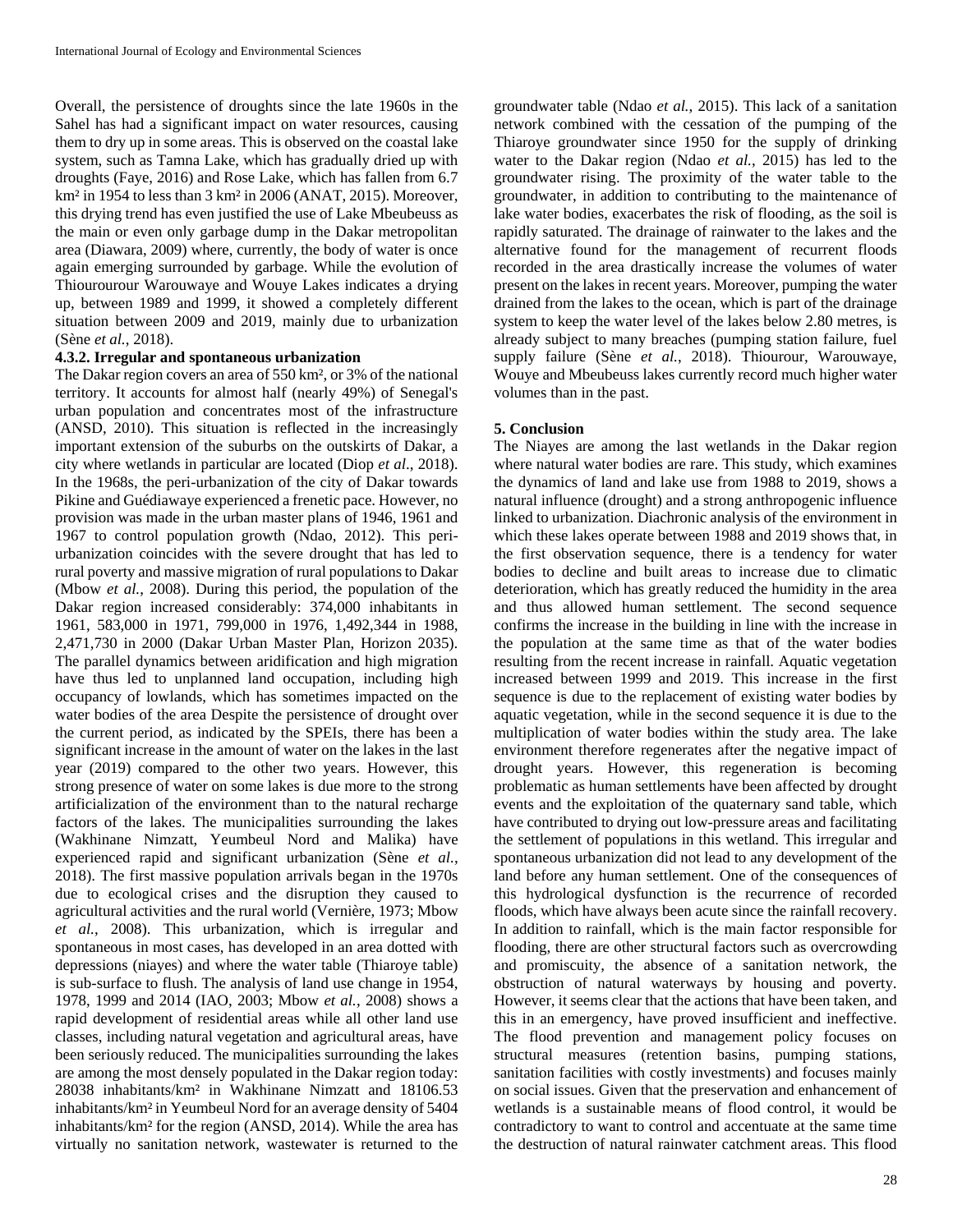management, which consists in draining rainwater into the lakes, is not always beneficial for economic activities all around the lakes (market gardening, tanning, fishing). In addition to the area losses observed for certain activities such as market gardening and tanning, drained water compromises the quality of lake water.

### **6. References**

- 1. Agence nationale de la recherche scientifique appliquée du Sénégal (ANRSA). Contribution scientifique au plan décennal de gestion durable des inondations au Sénégal. Acte de l'atelier, Document synoptique, 12 et 13 septembre à l'hôtel Ngor Diarama, Dakar Sénégal. 2012, 23.
- 2. Agence nationale de la statistique et de la démographie du Sénégal (ANSD). Situation économique et sociale du Sénégal en 2009. Dakar, 2010, 114.
- 3. Ali A, Lebel T et. The Sahelian standardized rainfall index revisited. International Journal of Climatology. 2009; 29(12):1705-1714.
- 4. ANSD. Rapport définitif RGPHAE 2013, République du Sénégal Ministère de l'Economie, des Finances et du Plan, 2014, 70.
- 5. Arnell N, Bates B, Lang H, Magnuson JJ, Mulholland P. Hydrology and Freshwater Ecology. In: Watson, R.T., Zinyowera, M.C. and Moss, R.H., Eds., Climate Change 1995, Impacts, Adaptations and Mitigation of Climate Change, Cambridge University Press, New York. 1996; 325- 364.
- 6. Ayoade JO. Water Resources and their Developmentin Nigeria. Hydrological Sciences-Bulletin des Sciences Hydrologiques. 1975; 20(4):12.
- 7. Beguería S, Vicente-Serrano SM, Reig F, Latorre B. Standardized precipitation evapotranspiration index (SPEI) revisited: Parameter fitting, evapotranspiration models, tools, datasets and drought monitoring. Int. J. Climatol. 2014; 34:3001-3023.
- 8. Boko SJM. Les ressources en eau (zones humides) face à l'urbanisation: quelles adaptations aux changements climatiques. 14<sup>e</sup> colloque international de l'Institutde l'énergie et de l'environnement de la francophonie (IEPF) et du Secrétariat international francophone pour évaluation environnementale (SIFEE) Niamey, 2009, 33.
- 9. Bronnimann S, Ewen T, Luterbacher J, Diaz H, Stolarski R, Neu U. *et al*. A focus on climate during the past 100 years, In S. Bronnimann, J. Luterbacher, T. Ewen, H. Diaz, R.S. Stolarski and U. Neu (eds.), Climate Variability and Extremes During the Past 100 Years. Springer Publisher, 2007.
- 10. Carpenter SR, Fisher SG, Grimm NB, Kitchell JF. Global Change and Freshwater Ecosystems. Annual Review of Ecology and Systematics. 1992; 23:119-139.
- 11. Centre de suivi écologique du Sénégal (CSE), United States Agency for International Development (USAID) et Coastal Resource Center (CRC). Dynamique de l'occupation des sols, cartographie des CLPA, des zones de pêche et mise en place d'un système d'information géographique. Gestion concertée pour une pêche durable au Sénégal, Rapport d'exécution du Projet USAID/COMFISH, 2012, 61.
- 12. Chaoui S. Hydrogéologie et Hydrochimie de la presqu'île du Cap-Vert (nappe infrabasaltique et nappe de Thiaroye)

Sénégal. Rapport de stage, Ministère de l'Hydraulique Division hydrogéologique du Sénégal/Institut français de recherche scientifique pour le développement en cooperation, 1996, 46. Communauté économique des États de l'Afrique de l'Ouest (CDEAO), Club du Sahel de L'Afrique de l'Ouest (CSAO) et Organisation de coopération et de développement économique (OCDE) (2006). La zone écologique fragile des pays du Sahel. L'atlas de l'intégration régionale, Série Environnement, [En ligne] URL : http://www.atlas-ouestafrique.org, 12 p.

- 13. Dasylva S, Cosandey C. Éléments d'évaluation et d'action de gouvernance durable de l'eau de pluie en milieu urbanisé au Sahel pour la biodiversité et la sécurité alimentaire. Retour d'expérience d'une étude dans les « niayes » de la région de Dakar. Colloque biodiversité et évaluation environnementale, Secrétariat international francophone à l'évaluation environnementale (SIFEE), UNESCO, Paris, 2010, 20.
- 14. Descroix L, Diongue Niang A, Panthou G, Bodian A, Sané Y, Dacosta H. *et al*. Évolution récente de la pluviométrie en Afrique de l'Ouest à travers deux régions: la Sénégambie et le bassin du Niger moyen. Climatologie. 2015; 12:25-43.
- 15. Dia IMM. Élaboration et mise en œuvre d'un plan de gestion intégrée: La réserve de biosphère du delta du Saloum, Sénégal. UICN, Gland, Suisse et Cambridge, Royaume-Uni. 2003; 14:130.
- 16. Diongue M. Périphérie urbaine et risques d'inondation à Dakar (Sénégal): le cas de Yeumbeul Nord. ESO, travaux et documents. 2014; 37:45-54.
- 17. Diop A. Étude de l'impact de l'urbanisation sur le réseau hydrographique la région des Niayes entre Dakar et Sangalkam. Mémoire de DEA de géologie appliquée, FST, UCAD, 2005, 69 p.
- 18. Diop A. Dynamique de l'occupation du sol des Niayes de la région de Dakar de 1954 à 2003: exemples de la grande Niaye de Pikine et de la Niaye de Yeumbeul. Mémoire de DEA, Institut des Sciences de l'Environnement/Université Cheikh Anta Diop de Dakar, 2006; 92.
- 19. Diop K, Faye CAT, Sow SA. La Grande Niaye de Pikine, un espace humide à haute valeur agronomique au cœur de l'agglomération urbaine de Dakar: analyse des enjeux socioéconomiques. Belgeo, 2019. http://journals. openedition.org/belgeo/31319; DOI: 10.4000/belgeo.31319
- 20. Diop A, Sambou H, Diop C, Ntiranyibagira E, Dacosta H, Sambou B. *et al*. Dynamique d'occupation du sol des zones humides urbanisées de Dakar (Sénégal) de 1942 à 2014. VertigO - la revue électronique en sciences de l'environnement [Online], 2018, 18(1).connection on 27 May 2019. URL: http://journals.openedition.org/vertigo/20120; DOI:10.4000/vertigo.20120.
- 21. Direction des espaces verts urbains (DEVU), DDH Environnement Ltée, Cabinet PRESTIGE et GEOIDD. Élaboration du plan directeur d'aménagement et de sauvegarde des Niayes et zones vertes de Dakar (PDAS). Rapport sur les études diagnostiques, Programme d'actions pour la sauvegarde et le développement urbain des Niayes et zones vertes de Dakar (PASDUNE), 2004, 172.
- 22. Ducrot D. Méthodes d'analyse et d'interprétation d'images de télédétection multi-sources, extraction de caractéristiques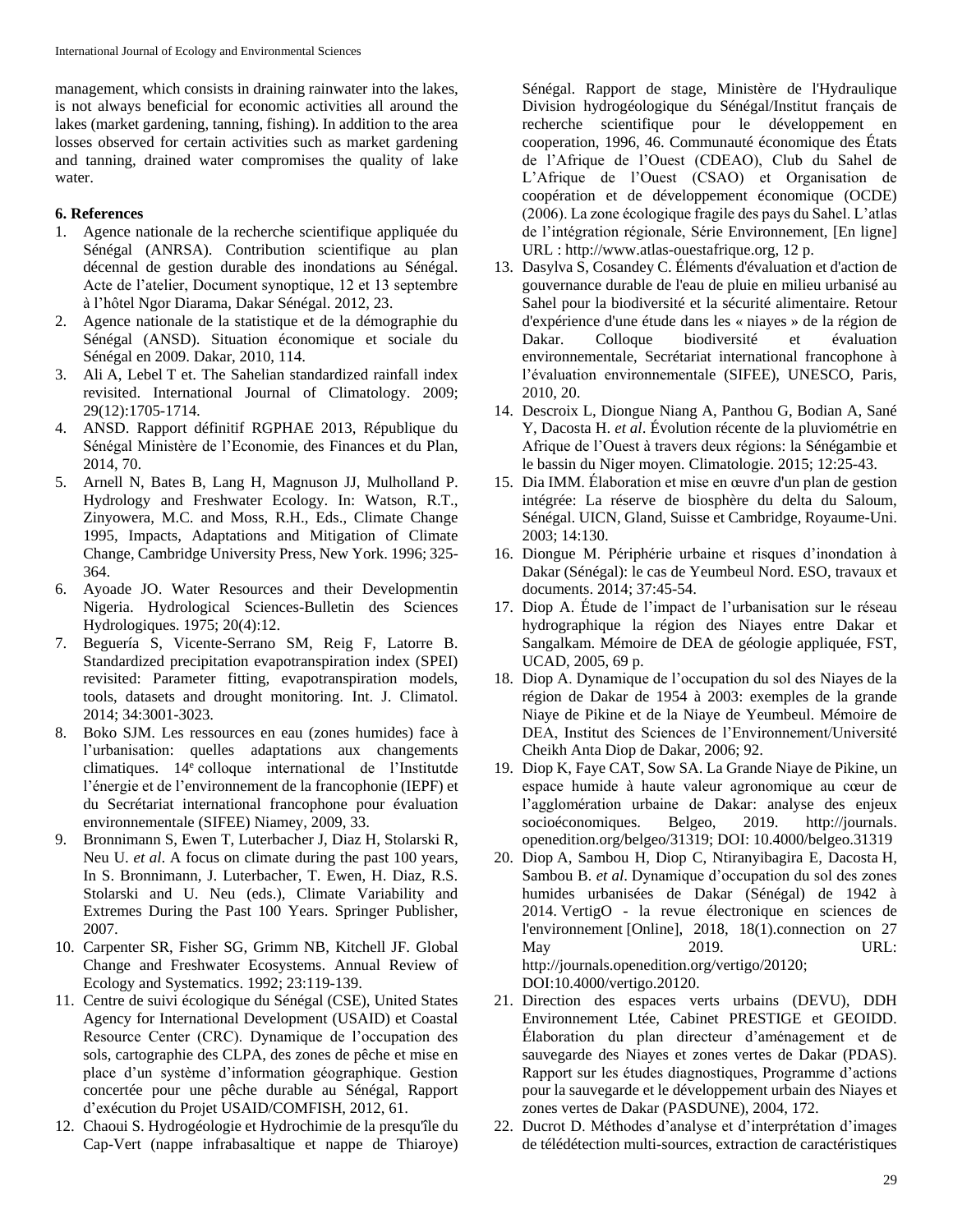du paysage. Mémoire de recherche, Habilitation à diriger des recherches INP Toulouse, 2005, 240.

- 23. Faye C, Ndiaye A, Mbaye I et. Une évaluation comparative des séquences de sécheresse météorologique par indices, par échelles de temps et par domaines climatiques au Sénégal. Journal. wat. env. Sci. 2017; 1(1):11-28.
- 24. Faye C. Caractéristiques de la Sécheresse au Sénégal: Méthodes d'analyses, Types d'impacts et Modèles de gestion. Publié aux Editions Universitaires Européennes, 2017, 233.
- 25. Faye C. Analysis of drought trends in Senegalese coastal zone on different climatic domains (1951-2010). Anallelle Uniiversiitățiiii diin Oradea,, Seriia Geografiie. 2018; 28(2):231-244.
- 26. Faye C. Changement climatiques observés sur le littoral sénégalais (Région de Dakar) depuis 1960: Étude de la variabilité des tendances sur les températures et la pluviométrie, Nature & Technology, Vol. C, Environmental Sciences. 2019; 20:65-78.
- 27. Huntington TG. Evidence for intensification of the global water cycle: Review and synthesis. Journal of Hydrology. 2006; 319(1-4):83-95.
- 28. IAO. L'Évaluation de la Dégradation des terres au Sénégal. Projet FAO, Land Degradation Assessment (LADA), 2003.
- 29. Institut des Sciences de l'Environnement (ISE) et Direction des parcs nationaux (DPN). Quatrième rapport du Sénégal sur la mise en œuvre de la Convention sur la Diversité Biologique, 2010, 132.
- 30. Intergovernmental Panel on Climate Change, 2013). Climate change. The physical science basis. In T. F. Stocker *et al*. (Eds.), Contribution of Working Group I to the Fifth Assessment Report of the Intergovernmental Panel on Climate Change. Cambridge: Cambridge University Press. 2013, 1535.
- 31. Inyang NM. On the Fish Fauna of Opi Lakes, South-Eastern Nigeria, with Particular Reference to the Biology of Tilapia zillii (Gervais, 1848) (Cichlidae). Journal of Aquatic Sciences. 1995; 10:29-36.
- 32. IPCC. Climate Change 2001: The Scientific Scenario. Contributions of Working Group I to the Third Assessment Report of the IPCC. Cambridge University Press, Cambridge, 2001.
- 33. IPCC. Climate Change 2007: The Physical Basis. Contribution of Working Group I. Solomon, S., Qin, D., Manning, M., Chen, Z., Marquis, M., Averyt, K.B., Tignor, M., and Miller H.L. (Eds.), Cambridge Univ. Press, Cambridge, U.K. and New York, U.S.A, 2007, 996.
- 34. KendalL MG. Rank correlation methods. Griffin, London, 1975, 202.
- 35. Lehtonen H, Potential Effects of Global Warming on Northern European Freshwater Fish and Fisheries. Fisheries Management Ecology. 1996; 3:59-71.
- 36. Lozan J, Merkt J, Pachur H. Responses of Lakes to Climate Variability. In: Lozan J., Graßl, H. and Hupfer, P. (Eds.), Climate of the  $21<sup>st</sup>$  Century: Changes and Risks, Wissenschaftliche Auswerungen, Hamburg, 2001, 93-100.
- 37. Magnuson JJ, Webster KE, Assel RA, Bowser CJ, Dillon PJ, Eaton JG. *et al*. Potential Effects of Climate Changes on Aquatic Systems: Laurentian Great Lakes and Precambrian Shield Region. Hydrological Processes, 1997; 11:825-871.
- 38. Mbow C, Diop A, Diaw AT, Niang ChI. Urban sprawl development and flooding at Yeumbeul suburb (Dakar-Senegal), African Journal of Environmental Science and Technology. 2008; 2(4):075-088.
- 39. Ministère de l'Environnement et du Développement durable du Sénégal. Politique nationale de gestion des zones humides du Sénégal. Rapport proviso ire, 2015, 124.
- 40. Ndao M. Dynamiques et gestion environnementales de 1970 à 2010 des zones humides au Sénégal: étude de l'occupation du sol par télédétection des Niayes avec Djiddah Thiaroye Kao (à Dakar), Mboro (à Thiès) et Saint-Louis. Thèse de Doctorat, Université de Toulouse, 2012, 370.
- 41. Ndao S, Diaw EHB, Tamba S, Wade M. La nappe de «Thiaroye» au Sénégal: une ressource en eau encore utilisable, vertigo, revue en ligne, 2015.
- 42. Nzoiwu C, Ezenwaji E, Okoye A. A Preliminary Assessment of the Effects of Climate Variability on Agulu Lake, Anambra State, Nigeria. American Journal of Climate Change. 2017; 6:694-710.
- 43. OMM. Guide des pratiques hydrologiques: acquisition et traitement des données, analyses, prévision et autres applications. Organisation Météorologique Mondiale-N°168, Genève, 1994, 829.
- 44. Omondi R, Kembenya E, Nyamwaya C, Ouma H, Machua SK, Ogari Z. *et al*. Recent Limnological Changes and Their Implication on Fisheries in Lake Baringo, Kenya. Journal of Ecology and The Natural Environment. 2014; 6:154-163.
- 45. Ouoba AP. Changements climatiques, dynamique de la végétation et perception paysanne dans le Sahel burkinabè. Thèse de Doctorat Unique, Université de Ouagadougou (Burkina Faso), 2013, 305 p.
- 46. Ozer P, Hountondji YC, Laminou Manzo O. Évolution des caractéristiques pluviométriques dans l'Est du Niger de 1940 à 2007. Geo-Eco-Trop, Revue de Géographie et d'Écologie Tropicale. 2009; 33:11-30.
- 47. Peeters J. État des lieux de la conservation des zones humides au Sénégal. Deuxième conférence internationale sur les zones humides et le développement, Dakar, Sénégal, 1998, 38.
- 48. Pettitt AN. A non-parametric approach to the change-point problem. Appl. Statist. 1979; 28(2):126-135.
- 49. Plan directeur d'urbanisme de Dakar, Horizon. Rapport Final Volume I, Ministère du Renouveau Urbain, de l'Habitat et du Cadre de Vie République du Sénégal, 2035, 262.
- 50. Politi E, Cutler MEJ, Rowan JS. Using the NOAA Advanced Very High Resolution Radiometer to Characterise Temporal and Spatial Trends in Water Temperature of Large European Lakes. Remote Sensing of Environment. 2012;126:1-11
- 51. Rechee I, Pulido-villera E, Morales-Baguera R. and Casamayor EO. Does Ecosystem Determine Aquatic Bacterial Richness? Ecology. 2005; 86:1715-1722.
- 52. Rooney N, Kalff J. Interannual Variations in Submerged Macrophyte Community Biomass and Distribution: the Influence of Temperature and Lake Morphormetry. Aquatic Botany. 2002; 68:321-335.
- 53. Secrétariat de la Convention de Ramsar. Le 4<sup>e</sup> Plan stratégique 2016-2024 de la Convention relative aux zones humides d'importance internationale, particulièrement comme habitats des oiseaux d'eau – la « Convention de Ramsar », Ramsar COP12 Résolution XII.2. Douzième